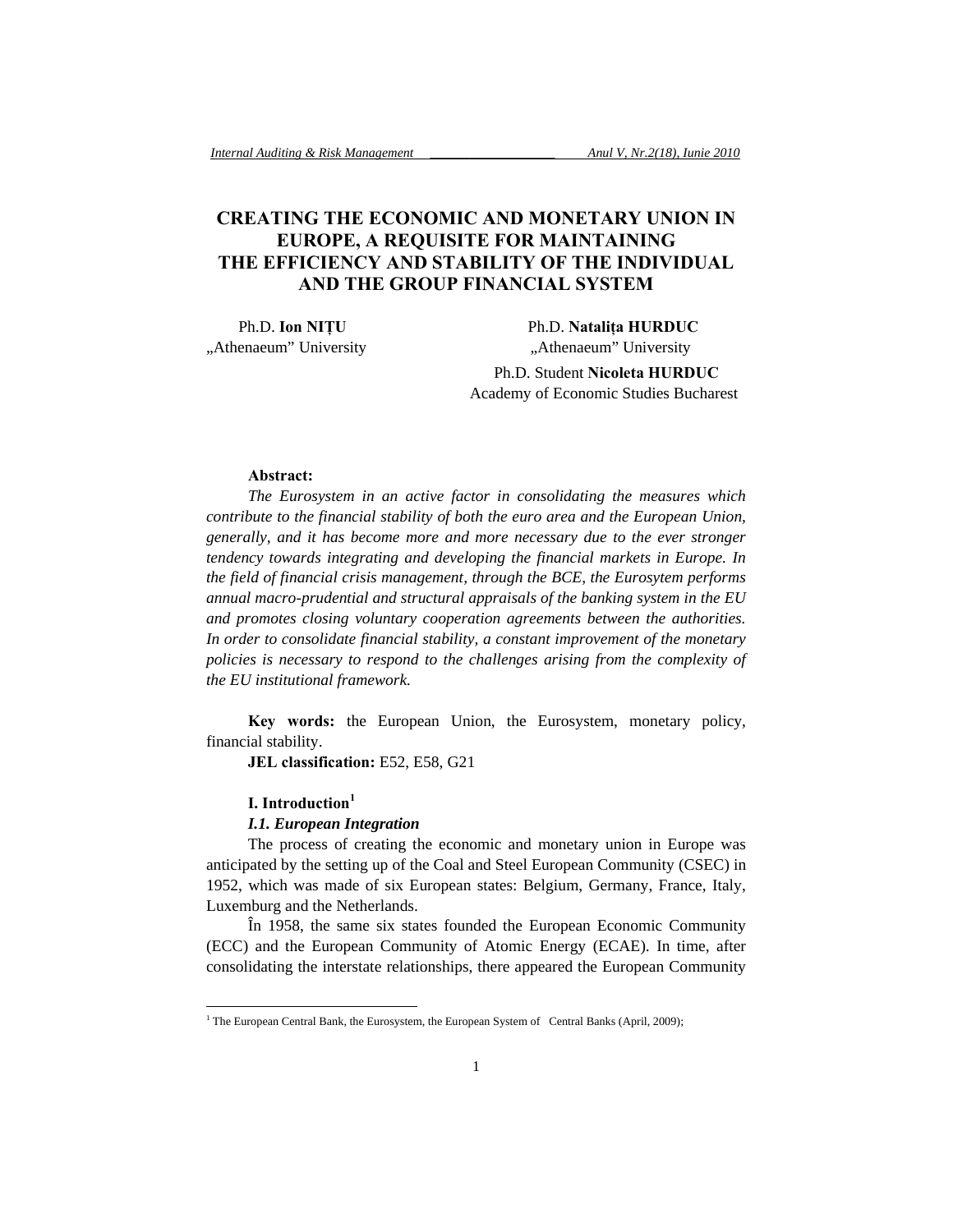(EC) and in 1993, after adopting the Maastricht treaty, the European Union was born.

Between 1973-2007, the number of the member states of the European Union increased to 27, after the following countries joined in: Denmark, Ireland, the UK (1973), Greece (1981), Portugal and Spain (1986), Austria, Finland and Sweden (1995), the Check Republic, Estonia, Cyprus, Latvia, Lithuania, Hungary, Malta, Poland, Slovenia, Slovakia (2004), Bulgaria and Romania (2007).

# *I.2. The terms for joining the European Union (EU)*

The countries that wished to join the EU had to meet some requirements called the "Copenhagen criteria", which stated that the future member states:

- should have stable institutions to guarantee democracy, the lawful state, the human rights as well as respect and protect the minorities;
- should have a functional market economy and the capacity to face competitive pressures.

## *I.3. The stages towards creating the Economic and Monetary Union*

The following stages led to the formation of the European and Monetary Union:

1. the first stage spanned 3 years, between 1990-1993, and was characterized by the definition of the unique European market after knocking down the barriers against the free circulation of the people, goods, capital and services in Europe;

2. the second stage lasted four years, between 1994-1998, and started by setting up the European Monetary Institute and preparing technically to adopt the unique currency, to avoid excessive deficits and to increase the convergence of the economic and monetary policies of the member states (with a view to stabilizing the prices and ensuring the soundness of public finances);

3. the third stage started on January 1st 1999 by irrevocably fixing the exchange rates, transferring the competencies in the field of monetary policies and introducing the euro as a unique currency.

By joining the EU, the member states take on the responsibility of adopting the euro in a definite number of years necessary to meet the convergence criteria.

### *I.4. The convergence criteria for the unique currency*

The Maastricht treaty stipulates that the states wanting to adopt the unique currency must meet certain criteria to demonstrate a high level of "durable convergence", such as:

- a high level of price stability;
- solid public finances;
- a stable exchange rate;
- a low and stable long-term interest rate;
- the independence of the state central bank;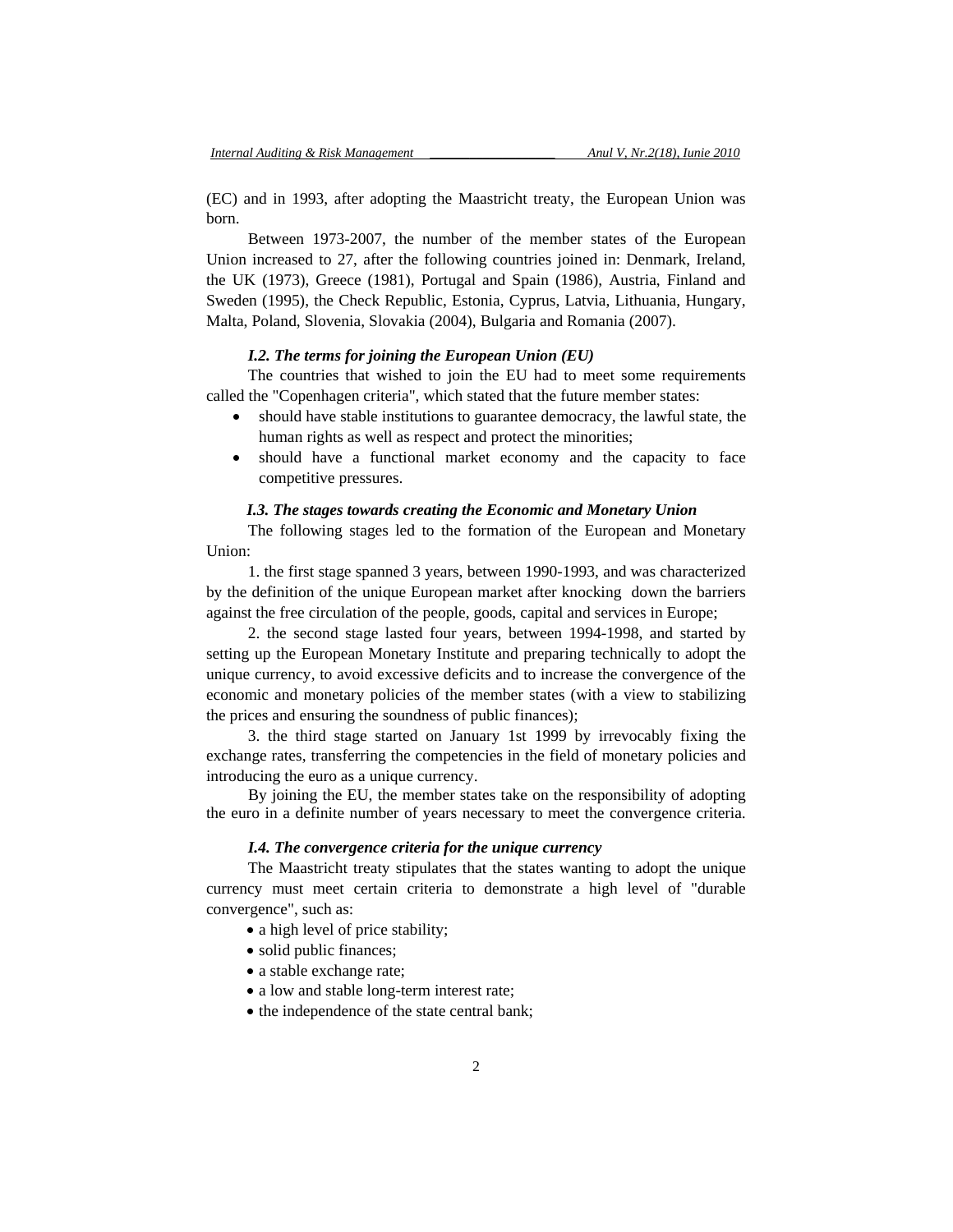These criteria can only be met by those states that promote economic policies oriented towards stability and present a long history of price stability.

# **II. The Eurosystem and the European System of the National Central Banks<sup>1</sup>**

The Eurosystem is represented by the Central European Bank and the National Central Banks of the member states that have adopted the euro (16 states at present).

The Central Banks European System of the (CBES) is made of the Central European Bank and the national central banks of all the member states of the EU.

The Central National Banks of the member states that have not adopted the unique currency have their own monetary policy competencies, according to their national legislation. (The Romanian National Bank is part of the CBES.)

### *II.1. The responsibilities of the Eurosystem*

The Eurosystem has four main responsibilities:

1. to enforce the monetary policy adopted by the Central European Bank (for instance, the decisions about the rates of the representative interests, the decisions regarding the monetary objectives and the cash flow)

2. to perform currency operations

3. to administer the official resources of the states belonging to the euro area

4. to promote the good functioning of the payment systems

(Other responsibilities: financial supervision, elaborating monetary and financial statistics, counseling legislators in its competency area, issuing euro notes.)

Special attention should be paid to the fact that the Eurosytem is not allowed to give loans to communitarian institutions or entities in the national public sector, which enhances its independence and protects it from any type of influence from the public authorities.

Following the Greek financial crisis (2010), there appeared the idea of setting up a new European organism, a European Monetary Fund, meant to give support to the member states of the Eurosystem that are in need of immediate help (at present the Eurosystem is not allowed to back them up).

#### *II.2. The Objectives of the Eurosystem*

l

The main objective of the Eurosystem is to maintain price stability. The other objectives (social and economic progress, high employability of the work force, a durable and well-balanced development) can only be attained by maintaining price stability.

<sup>&</sup>lt;sup>1</sup> The European Central Bank, the Eurosystem, the European System of Central Banks (April, 2009);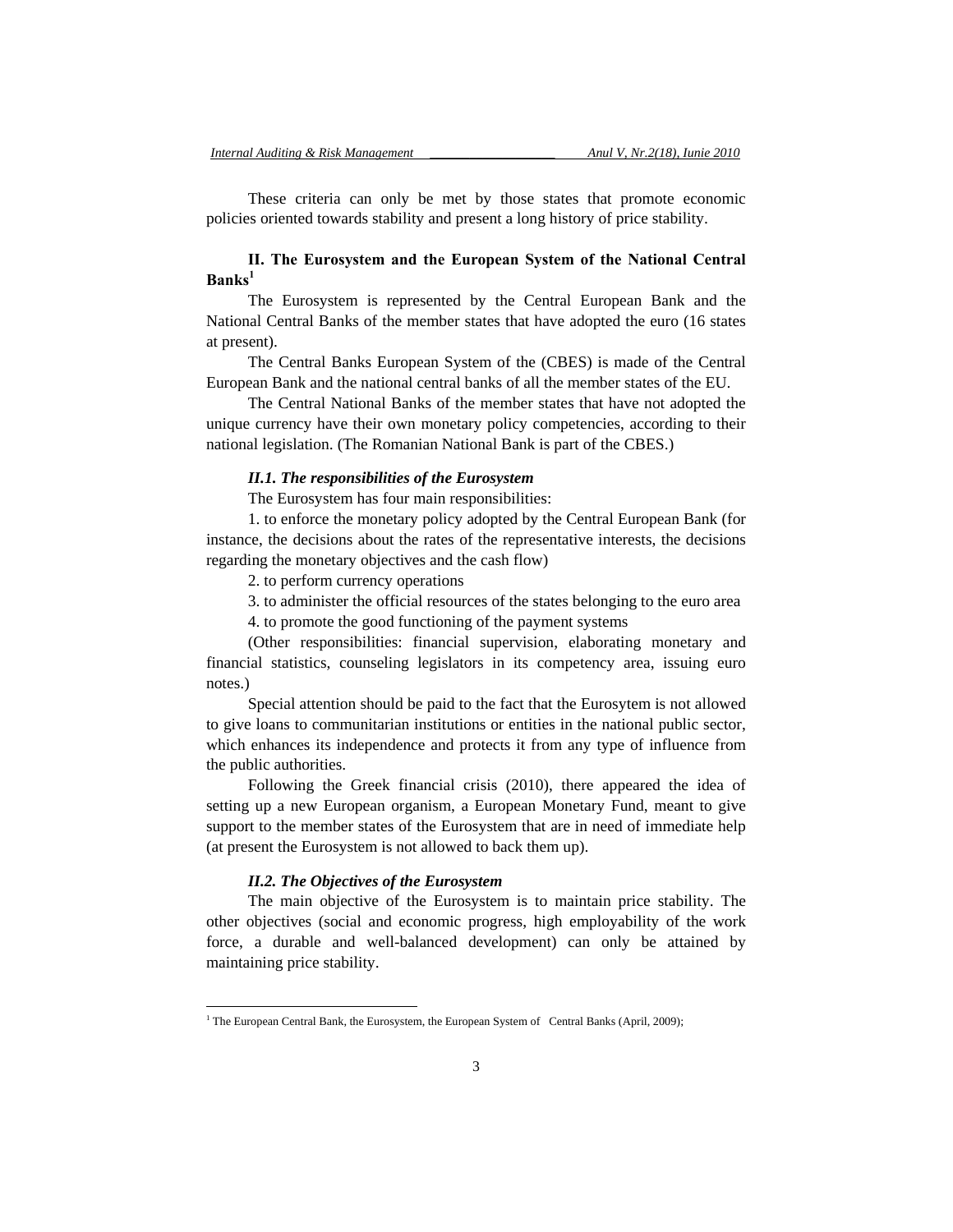Inflation and deflation are important economic phenomena that can have a negative influence on economy.

Inflation is defined as a general long-term increase in prices and services which leads to money devaluation and thus to a low purchasing power.

Deflation is defined as a long-term price decrease.

Price stability is characteristic for a period affected by neither inflation nor deflation.

It is important to distinguish between the price variations for individual commodities and services and the general price level. Frequent alterations of the individual prices are quite normal in a market economy, even during general price stability. Changing the terms for the demand and supply of the individual goods and services leads to price variations.

Inflation is usually measured by the "consumer price indicator". The consumer purchase patterns are analysed to identify the commodities and services usually purchased by the consumers and considered representative for the average consumption in a certain economy.

Listing these items under "most purchased" and pondering them according to their importance in the consumer budget leads to what is called "the consumer bare necessities". It must be mentioned that price evolution approached in this way represents only "the average" consumer. To put it differently, inflation measured by means of the indicator is only an approximation of the average economic situation which does not equal the variations of the general price level each consumer faces.

## *II.2.1. The main advantages of price stability*

1. Price stability enables the population and companies to identify some commodities price variations and compare them, thus being able to make their own decisions regarding consumption and investments.

2. Price stability allows creditors to give up the "inflation risk premium" to compensate for the inflation risk associated with long-term nominal assets. Taking advantage of the premiums decrease, the debtors can use their resources more efficiently to invest in creating more jobs and developing general economic prosperity.

3. Price stability motivates individuals and companies not to use production resources to protect themselves against inflation or deflation (for instance, adjusting nominal income to price evolution), thus contributing to economic development.

4. Price stability prevents major economic, social and political problems regarding random wealth and income distribution observed during inflation and deflation.

For instance, when inflation is high, people putting money into banks are confronted with a decrease of the real value of their savings, while loan takers have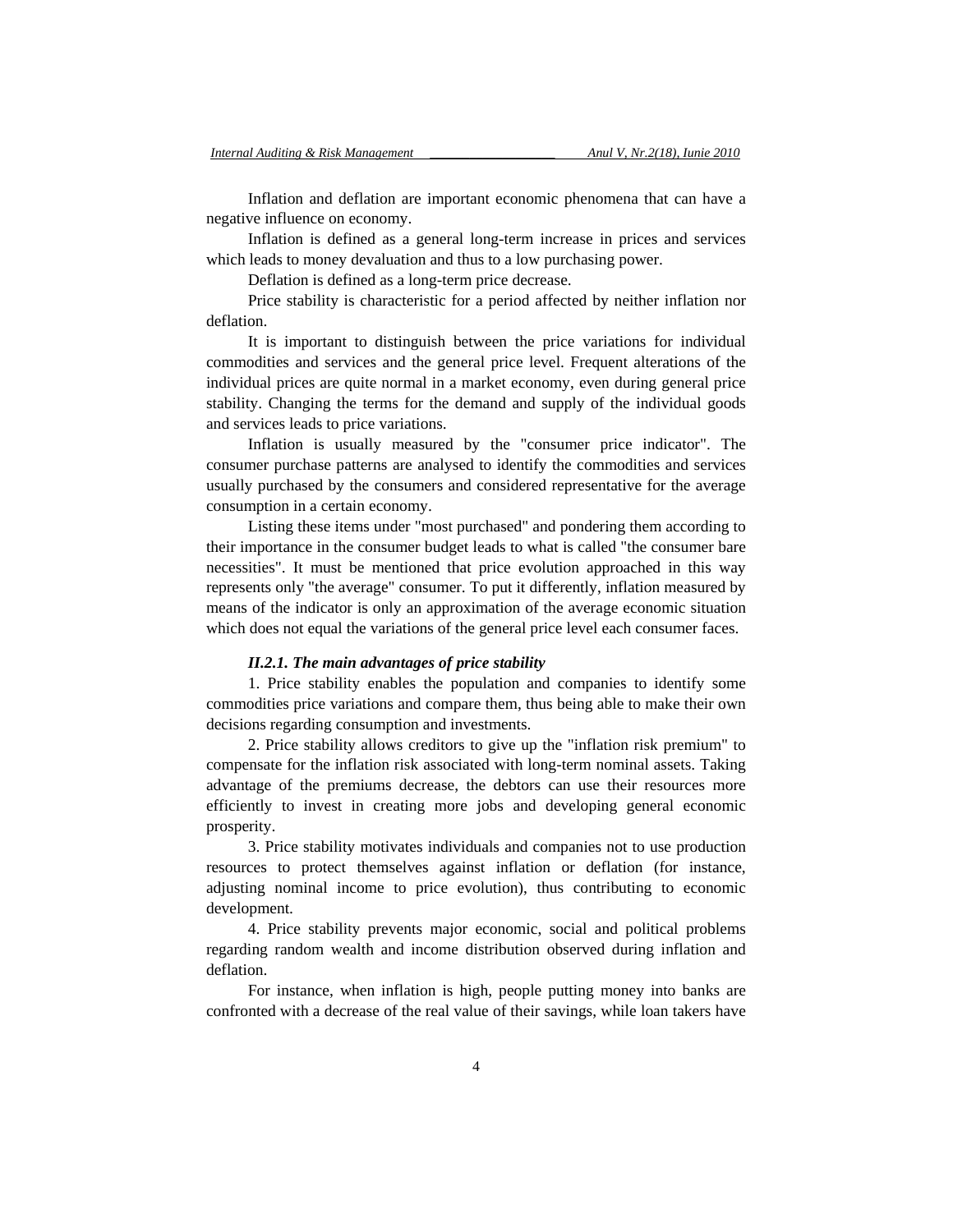to reimburse a smaller real amount. There appears thus a relative transfer of goods from bank savers to loan takers. Deflation is characterized by the opposite transfer.

5. Abrupt reevaluation of the assets following an unpredictable variation of inflation can compromise the solidity of a bank balance sheet.

For instance, an unpredictable rise in the inflation rate will lead to the decrease of the assets' real value, and the bank can face solvability problems. If price stability is maintained through the monetary policy, inflation or deflation shocks aiming at the nominal assets real value are avoided, financial stability being thus consolidated.

By maintaining price stability, central banks contribute to reaching the general economic targets, such as: a higher life standard, a more stable expansion of economic activity and higher employability of the labour force.

# **II. 3. The instruments of monetary policy helping the Eurosystem to reach its targets<sup>1</sup>**

To reach its targets, the Eurosystem has a set of monetary policy tools, such as:

- a. operations on the monetary market
- b. permanent facilities

l

c. minimal obligatory resources

### *a. Operations on the monetary market*

The operations on the monetary market play an important part in the monetary policy of the Eurosystem and their aim is to guide the interest rates, to set the cash terms on the market and the directions of the monetary policy. There are five types of instruments used for operations on the monetary market: reversible transactions (applicable through repo contracts and collateral loans), simple transactions, issuing debt certificates, currency swap operations and attracting term deposits. The operations on the monetary market are initiated by CBE and unfolded by the national banks of the Eurosystem and they can be achieved by standard auctions, fast auctions or bilateral procedures.

The operations on the monetary market of the Eurosystem fall under the following categories, according to their objectives, their timing and procedures, as follows:

- main refinancing operations, which are reversible and periodical, with a view to getting liquidity, performed on a weekly basis and generally reimbursed in a week;
- liquidity operations and long-term refinancing, which are reversible, with a view to getting cash, performed on a monthly basis and generally reimbursed in three months;

<sup>&</sup>lt;sup>1</sup> The implementation of monetary policy in the euro area – General documentation on Eurosystem monetary policy instruments and procedures (November, 2008) ;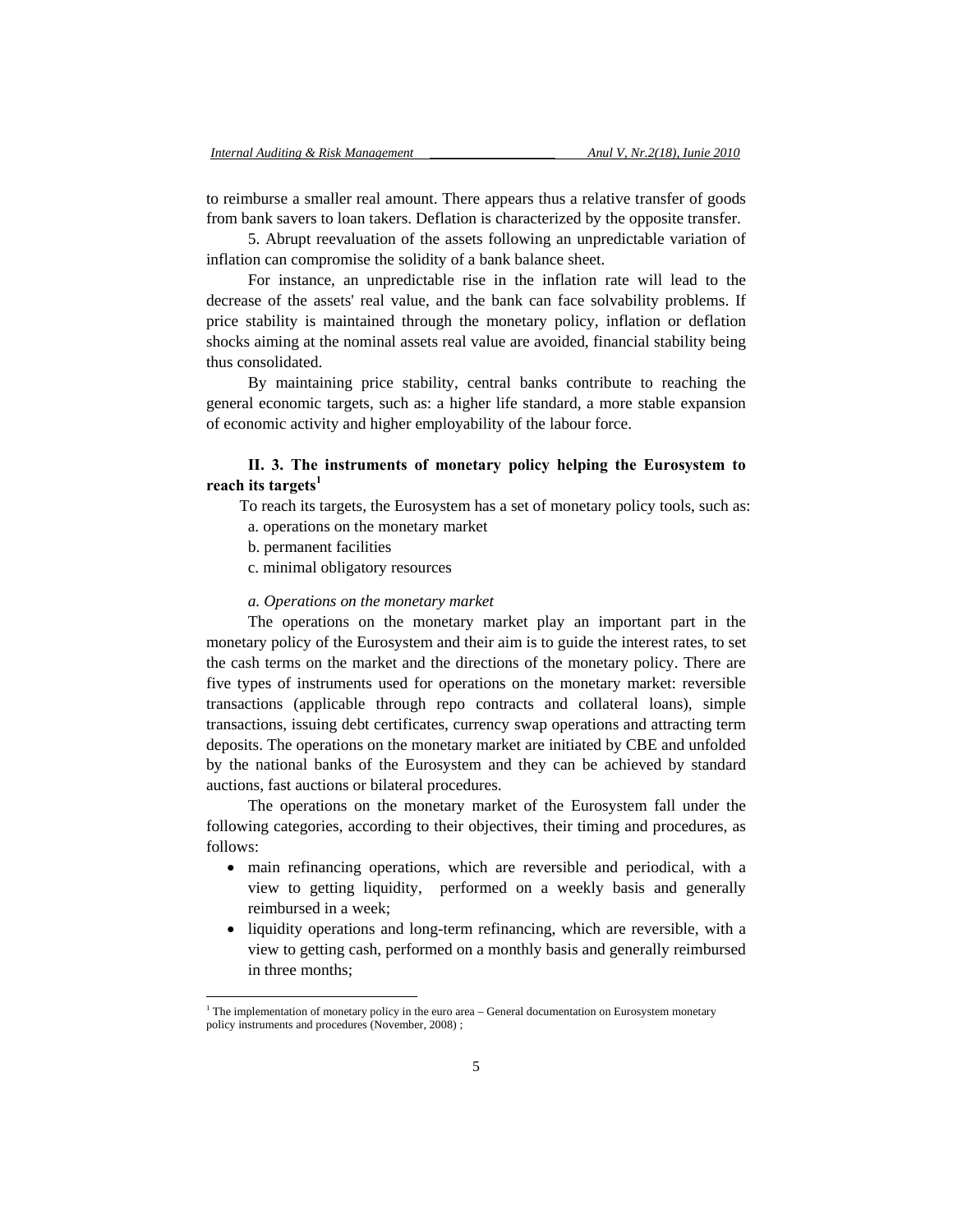- fine tuning operations, performed on the spot, with a view to getting cash on the market and orienting the interest rates, meant to minimize the effects on the interest rates by the unanticipated fluctuations of the liquidity on the market. These operations are generally performed by the national central banks by fast auctions and bilateral procedures;
- structural operations, which are performed by issuing debt certificates, reversible and simple transactions. These operations are performed when BCE aims at adjusting the structural position of the Eurosystem according to the financial sector and are solved by bilateral procedures

# *b. Permanent facilities*

The permanent facilities are administered in a de-centralised way by the national central banks. The aim of the permanent facilities is to provide and absorb overnight liquidity, to set the general direction of the monetary policy and to limit the fluctuation of the overnight interest rates on the market. They are:

- marginal crediting, used to get overnight liquidity from the national central banks in exchange for eligible assets;
- facilitating deposits, used to place overnight deposits in the national central banks.

## *c. Minimal obligatory stocks*

The minimal obligatory stocks of the Eurosystem (MOS) are applicable to the crediting institutions in the euro area and aim at stabilizing the interest rates on the monetary market and creating a structural cash deficit. The minimal obligatory stocks are determined for each institution according to the elements present in their balance sheet. They are remunerated respecting the interest rate corresponding to the main refinancing operations of the Eurosystem.

# **III. Managing financial crises**

The crisis type (liquidity or solvability) determines the distribution of the responsibilities for crisis management among the Eurosystem, the national central banks, the monitoring authorities and the finance ministers.

During a general liquidity crisis, the CBE can contribute to a reset of the efficient functioning of the monetary market by means of the operations of getting cash and by using the operational procedures settled by the Eurosystem. The crediting institutions lacking liquidity, though being solvable, can resort temporarily and in exchange for appropriate guarantees to the emergency facility (emergency liquidity emergency) offered by the Central National Bank to prevent and limit the potential systemic effects generated by the contagion among other financial institutions.

l

<sup>&</sup>lt;sup>1</sup> Monthly Bulletin-10<sup>th</sup> anniversary of the ECB (May, 2008);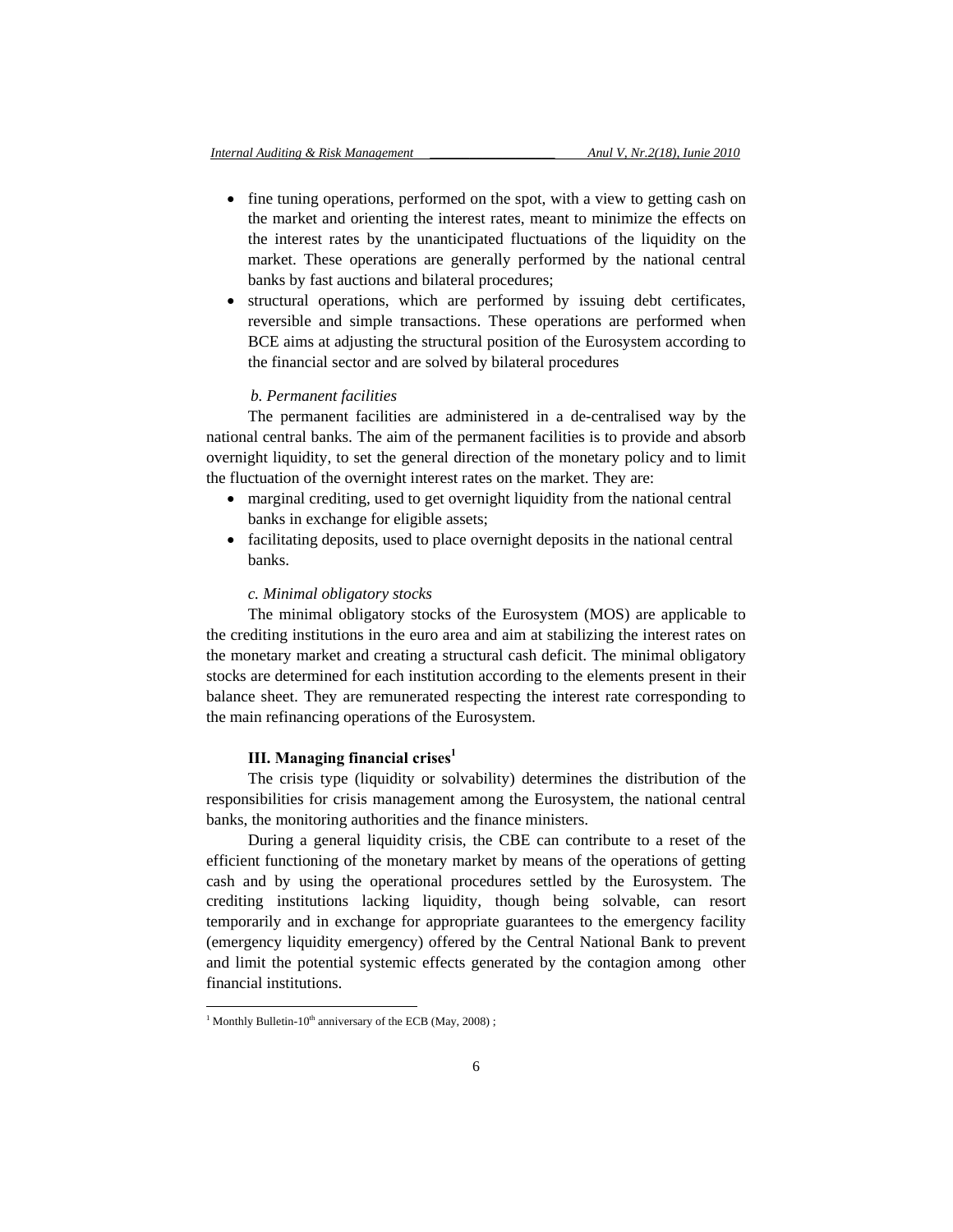In the event of a crisis of solvability, the main responsibility for managing and solving the crisis is held by the finance minister, who decides on providing or refusing the financial help, and by the supervision authorities, which can take exceptional measures of supervision to stabilize the institution in need or can decide to liquidate it.

Irrespective of the nature of the financial crisis (of liquidity or solvability), the Eurosystem can back up the efforts of managing the crisis because of its expertise and analytical knowledge obtained by monitoring the financial stability and by evaluating the potential channels of the financial unbalance inside the financial system and the possible effects on its stability.

During the past ten years, there have been taken measures to consolidate the communitarian agreements regarding crisis management. The Eurosystem has contributed actively to three main domains:

1. the clarification of the legislative framework regarding crisis management, by the **Order for capital activation (2006)** and the **Order concerning financial conglomerates (2002)**;

2. the permanent spread and improvement of the voluntary cooperation agreements among the authorities as cooperation agreements at the level of the EU;

3. crisis simulation exercises at the level of the EU and the Eurosystem in order to consolidate the existing legislation, the non-official agreements and the improvement of the crisis solving knowledge.

As for the consolidation of the financial stability agreements in the euro area and in the EU, the Eurosystem has had the following contribution:

1. the Eurosystem has taken action at the level of the euro area to stimulate and maintain the stability of the financial system, to monitor and evaluate the financial stability as well as the market operations meant to limit the financial shocks and the tensions on the monetary market in the euro area;

2. the Eurosystem backs up the policy of the national authorities regarding the monitoring and evaluation of the financial stability, financial supervision and crisis management.

In 2005 there was concluded an agreement between CBE and the EU state members (updated in 2008) called "The cooperation agreement among the financial supervision authorities, the Central Banks and the Finance Ministries in the EU regarding the transnational financial stability "whose objective is to assure cooperation in case of financial crisis among the supervision Authorities, the Central Banks and the Finance Ministries by appropriate procedures of exchanging information and evaluation, with a view to facilitating their functions and to preserving the stability of the financial system of the individual Member States and of the EU as a whole.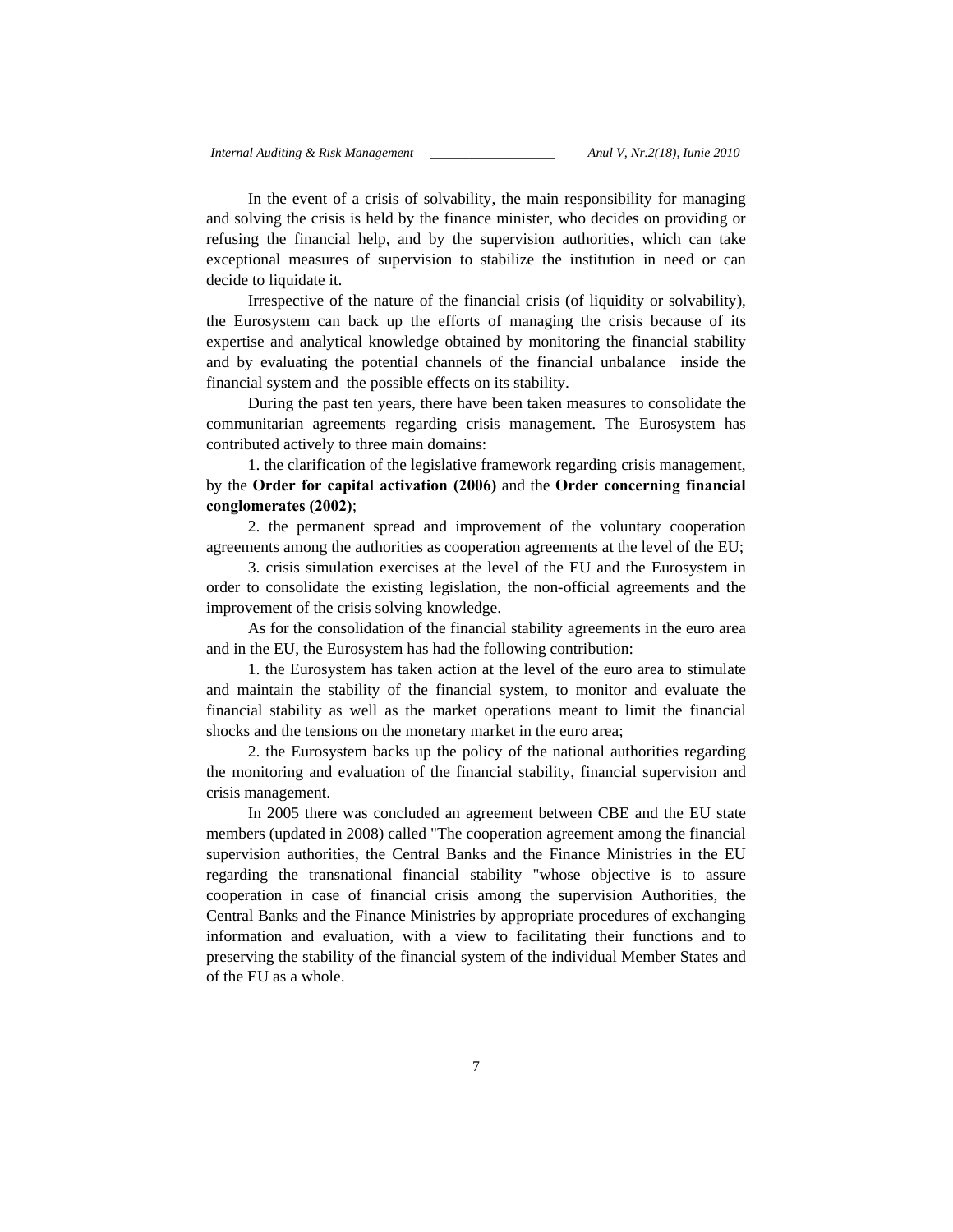The cooperation between the Parties (stipulated in the Agreement)<sup>1</sup>, both in time of crisis and in normal times, will imply:

- setting an appropriate framework for cooperation in order to prepare common solutions and actions able to manage the potential negative effects of a crisis;
- exchanging relevant information to prevent, manage and solve a systemic transnational crisis, including evaluations that can enable the relevant Parties to assess promptly the systemic nature and the transnational implications of the crisis by using the common framework for systemic assessment.;
- coordinating public communication;
- setting up emergency plans, resilience tests and simulation exercises included.

# **IV. Future challenges**

l

The financial stability of the EU is developing and needs extra improvement to be in accordance with the progress of financial innovation and integration. In the future, the Eurosystem is planning to focus on the following approaches:

- the appropriate understanding of the financial system, which is very complex and prone to fast changes; the adoption of measures that enable a more profound analysis of the interdependence of the economic and financial sectors, as well as the progress of the macro crisis simulation techniques
- providing quality consultancy regarding the development of the communitarian agreements of financial supervision and regulation;
- keeping the good pace of the communitarian agreements regarding crisis management;
- stimulating permanent cooperation between the central banks and the communitarian authorities, especially concerning the main financial groups that perform transnational transactions. The fast information exchange regarding the important evolutions and the risk profile of these groups must be a continuum as it is an essential part in crisis management.

The world economic and financial crisis (especially the Greek one) can be the greatest challenge for the EU and that is why the "European model", which supposes the active involvement of governments in economy, in the supervision of the financial system, of the industry and the labour market, of the health insurance and the pensions system, translates in fact the financial and economic ability of the member states to face it.

<sup>&</sup>lt;sup>1</sup> The cooperation agreement among the financial supervision authorities, the central banks and the finance ministers in the EU regarding transnational financial stability – Bruxelles, 1 June 2008 .